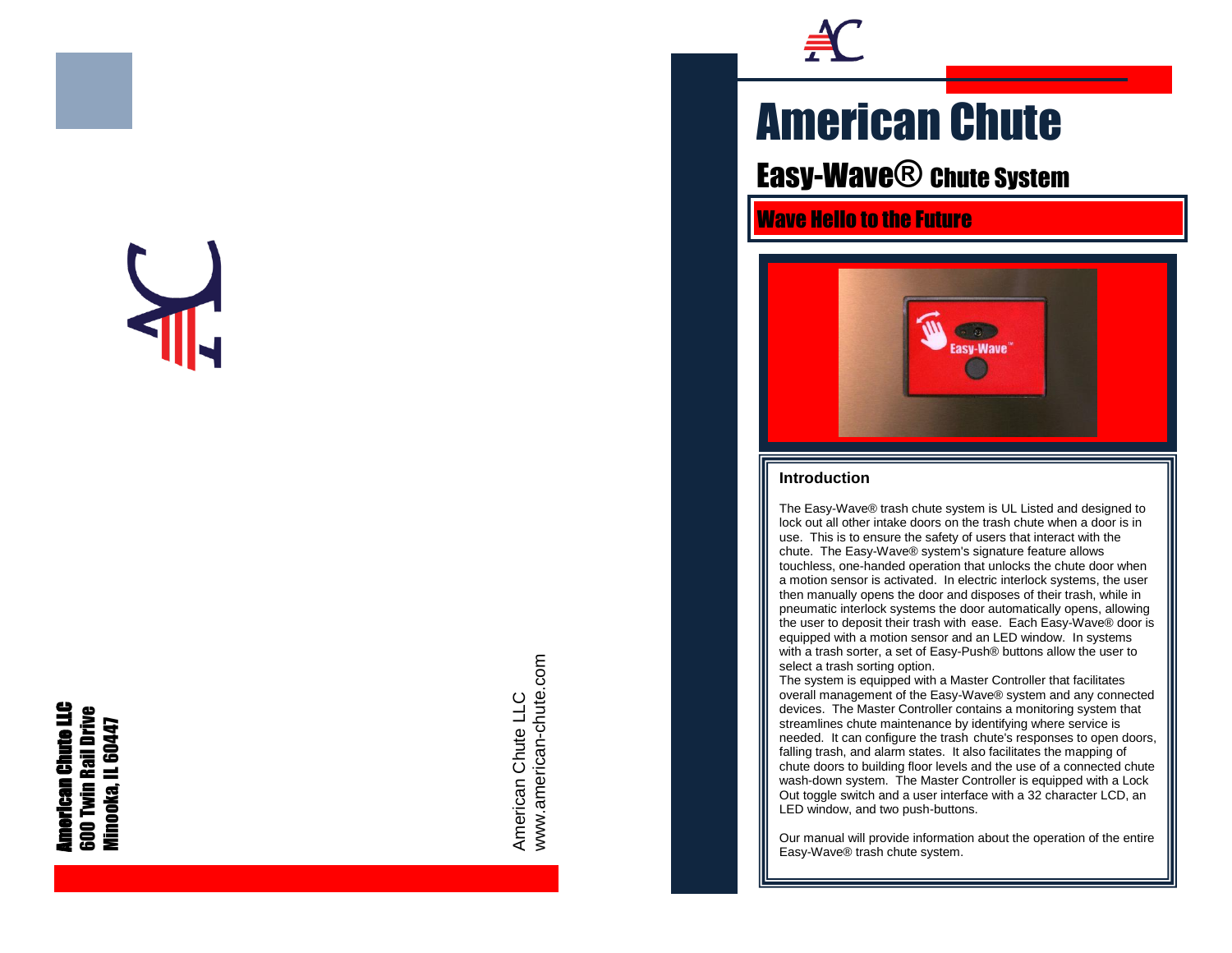| <b>Table of Contents</b>            | 2 |
|-------------------------------------|---|
| Easy-Wave <sup>®</sup> Product Info | 3 |
| Easy-Wave® Electric & Pneumatic     |   |
| Interlock                           | 4 |
| Product Info & Options              | 5 |
| Sizes and Types of Doors            | 6 |
| UMT™ 200 & 300 Series Sorters       | 7 |

## UMT™ 200 & 300 Series Sorters

The UMT™ 200 & 300 Series 24" diameter Bi-Sorter & Tri Sorter was designed for multistory buildings that wish to sort recyclables away from the buildings trash with a single chute system.

The UMT™ 200 & 300 Series 24" diameter Bi-Sorter & Tri-Sorter is installed below the buildings trash chute which will then allow the sorting mechanism to divert trash to a compactor or container and recyclables to a dedicated container. The diverter is controlled at each intake floor. The user selects the desired sorting type with the Easy-Push® button. If the sorter system is installed with our Easy-Wave® interlock system the selection buttons will be integral with the system.

#### SORTER SPECIFICATIONS

- The sorter body is constructed of  $\frac{1}{4}$ " thick steel which is continuously welded and has a powder coat finish.
- The diverter plate is constructed of  $\frac{1}{2}$ " thick heavy duty grade aluminum.
- Support legs are adjustable to accommodate various compactors and containers.

#### ELECTRICAL SPECIFICATIONS

- The main control panel runs 115VAC nominal / 6 Amps maximum.
- All controls are 24 Volt DC.
- Main controller has a 32 character backlit LCD display.
- All electrical components are UL listed.
- Sensor based operation No mechanical limit switches to fail or go out of adiustment.
- System status is displayed at all times.
- Access door is safety interlocked to disable sorter when opened.
- Optional bin full sensors Sorter is locked out when bin is full.
- Optional bin present sensor Sorter locked out if bin is not present.
- All mechanical parts are enclosed to eliminate pinch point injuries.

#### American Chute

600 Twin Rail Drive Minooka, IL 60447 Phone: (815) 723 7632/ Fax: (815) 723 7652 Email: amber.norwich@americanchute.com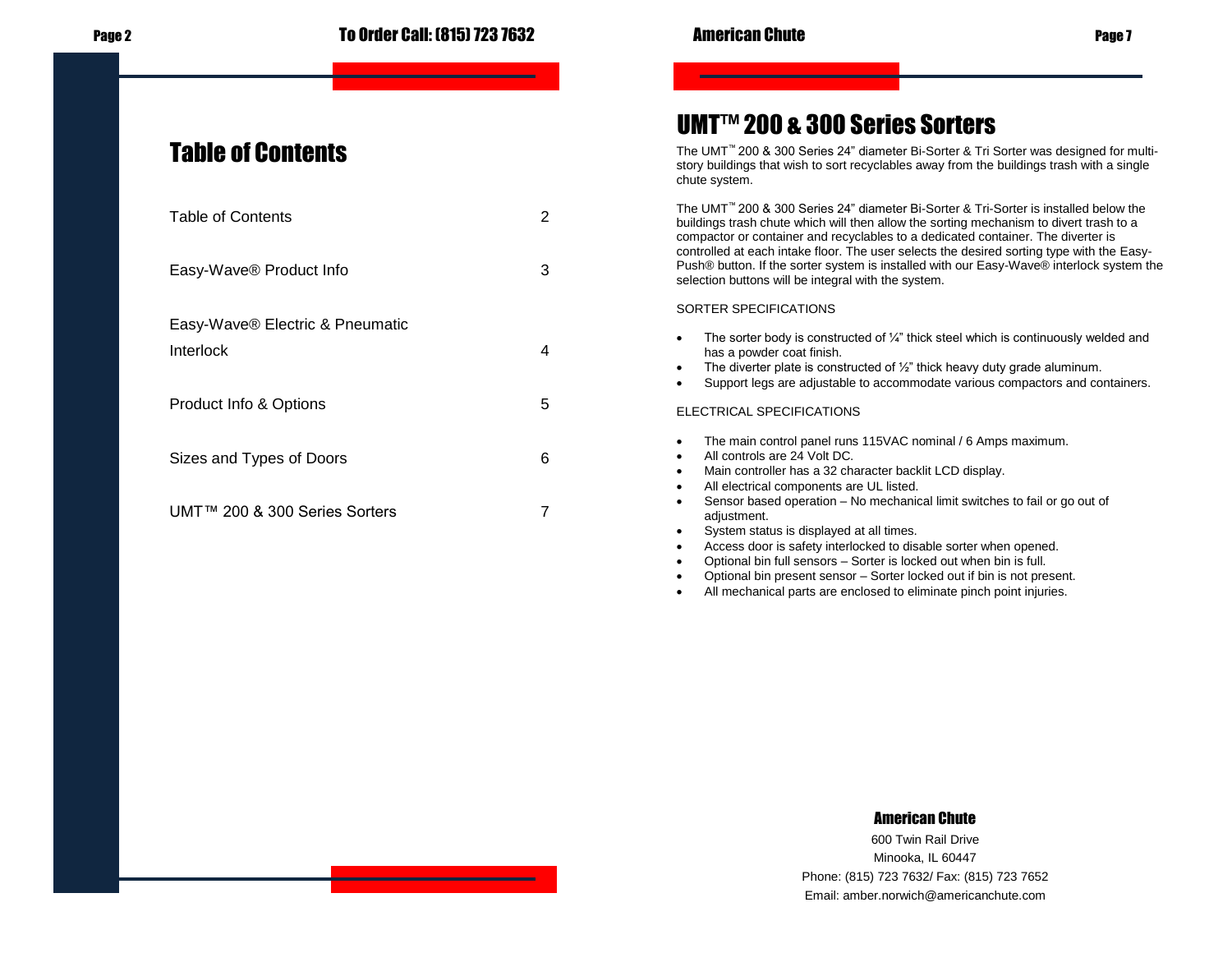| <b>15 x 15 Access Doors</b>                                                | <b>15 x 18 Bottom &amp; Side</b><br><b>Hinge</b> | Easy-Wave® Electric Interlock<br>Simple operation by waving hand unlocks door<br>then grab handle turn and pull to open. Some<br>models and sizes are available in ADA<br>compliant models.                                                                             |
|----------------------------------------------------------------------------|--------------------------------------------------|-------------------------------------------------------------------------------------------------------------------------------------------------------------------------------------------------------------------------------------------------------------------------|
| <b>18 x 18 Bottom &amp;</b><br><b>Side Hinge</b>                           | 21 x 18 Bottom &<br><b>Side Hinge</b>            | Easy-Wave® Pneumatic Interlock<br>Fully automatic ADA compliant Interlocking<br>chute door. Wave hand to initiate the door to<br>Easy-Wave <sup>®</sup><br>open and close without ever touching the<br>door.                                                            |
| <b>21 x 21 Bottom &amp;</b><br><b>Side Hinge</b>                           | <b>24 x 24 Bottom &amp;</b><br><b>Side Hinge</b> | Easy-Push® Bi-Sorter Recycling<br>۞<br>M<br>Allows consumer to choose between recycling<br><b>RECYCLING</b><br><b>TRASH</b><br>and trash, prevents the need for two chutes<br>when space is an issue.<br><b>Easy-Push</b>                                               |
| <b>Bi-Sorter &amp; Tri-</b><br><b>Sorter</b><br><b>All sizes available</b> |                                                  | Easy-Push® Tri-Sorter Recycling<br>W<br>ČJ<br>Allows consumer to choose between three<br><b>TRASH</b><br><b>RECYCLING</b><br><b>COMPOST</b><br>choices for disposing or recycling, prevents<br>the need for three chutes when space is an<br>issue.<br><b>Easy-Push</b> |